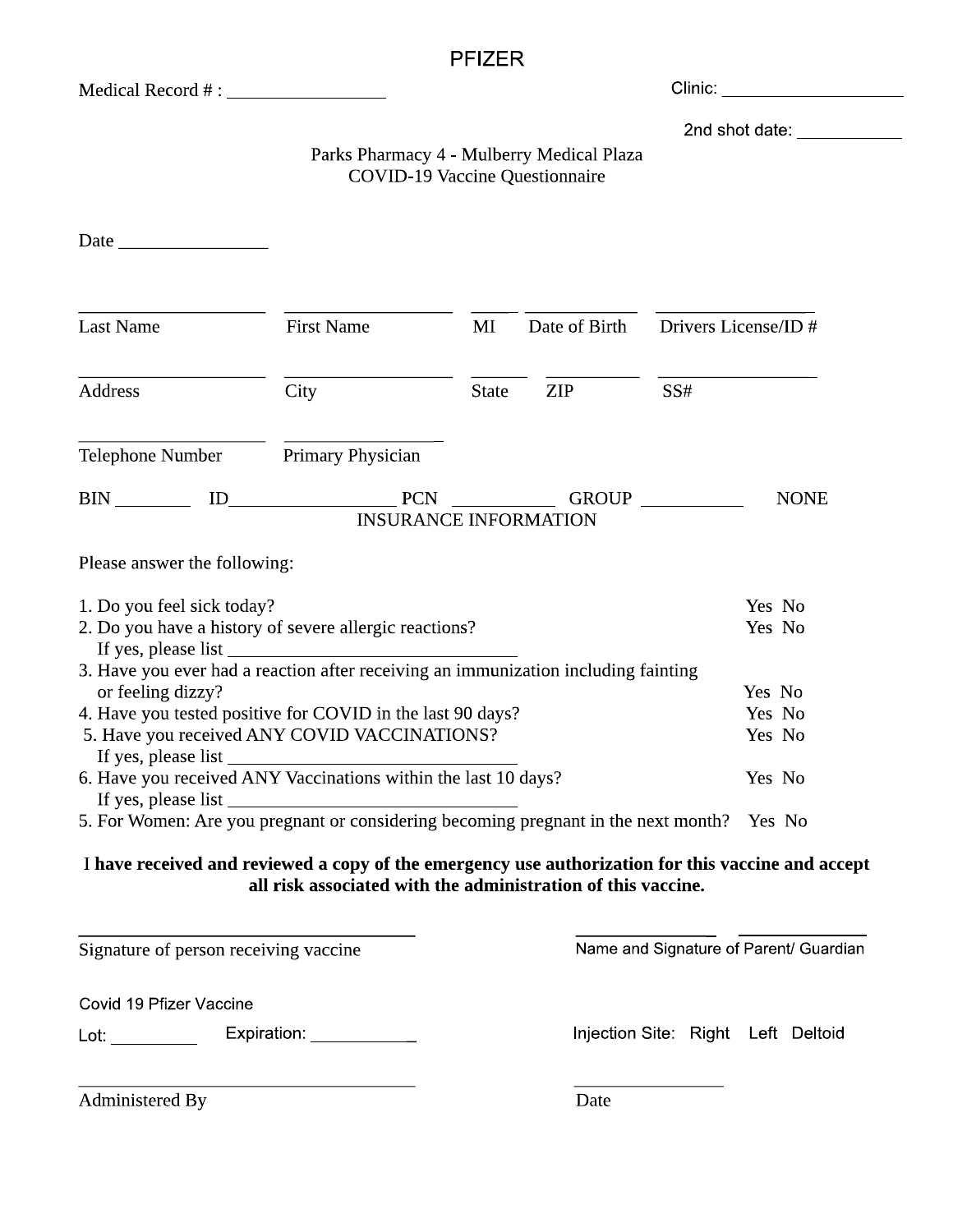# **FACT SHEET FOR RECIPIENTS AND CAREGIVERS**

### **EMERGENCY USE AUTHORIZATION (EUA) OF THE PFIZER-BIONTECH COVID-19 VACCINE TO PREVENT CORONAVIRUS DISEASE 2019 (COVID-19) IN INDIVIDUALS 12 YEARS OF AGE AND OLDER**

You are being offered the Pfizer-BioNTech COVID-19 Vaccine to prevent Coronavirus Disease 2019 (COVID-19) caused by SARS-CoV-2. This Fact Sheet contains information to help you understand the risks and benefits of the Pfizer-BioNTech COVID-19 Vaccine, which you may receive because there is currently a pandemic of COVID-19.

The Pfizer-BioNTech COVID-19 Vaccine is a vaccine and may prevent you from getting COVID-19. There is no U.S. Food and Drug Administration (FDA) approved vaccine to prevent COVID-19.

Read this Fact Sheet for information about the Pfizer-BioNTech COVID-19 Vaccine. Talk to the vaccination provider if you have questions. It is your choice to receive the Pfizer-BioNTech COVID-19 Vaccine.

The Pfizer-BioNTech COVID-19 Vaccine is administered as a 2-dose series, 3 weeks apart, into the muscle.

The Pfizer-BioNTech COVID-19 Vaccine may not protect everyone.

This Fact Sheet may have been updated. For the most recent Fact Sheet, please see www.cvdvaccine.com.

# **WHAT YOU NEED TO KNOW BEFORE YOU GET THIS VACCINE**

#### **WHAT IS COVID-19?**

COVID-19 disease is caused by a coronavirus called SARS-CoV-2. This type of coronavirus has not been seen before. You can get COVID-19 through contact with another person who has the virus. It is predominantly a respiratory illness that can affect other organs. People with COVID-19 have had a wide range of symptoms reported, ranging from mild symptoms to severe illness. Symptoms may appear 2 to 14 days after exposure to the virus. Symptoms may include: fever or chills; cough; shortness of breath; fatigue; muscle or body aches; headache; new loss of taste or smell; sore throat; congestion or runny nose; nausea or vomiting; diarrhea.

#### **WHAT IS THE PFIZER-BIONTECH COVID-19 VACCINE?**

The Pfizer-BioNTech COVID-19 Vaccine is an unapproved vaccine that may prevent COVID-19. There is no FDA-approved vaccine to prevent COVID-19.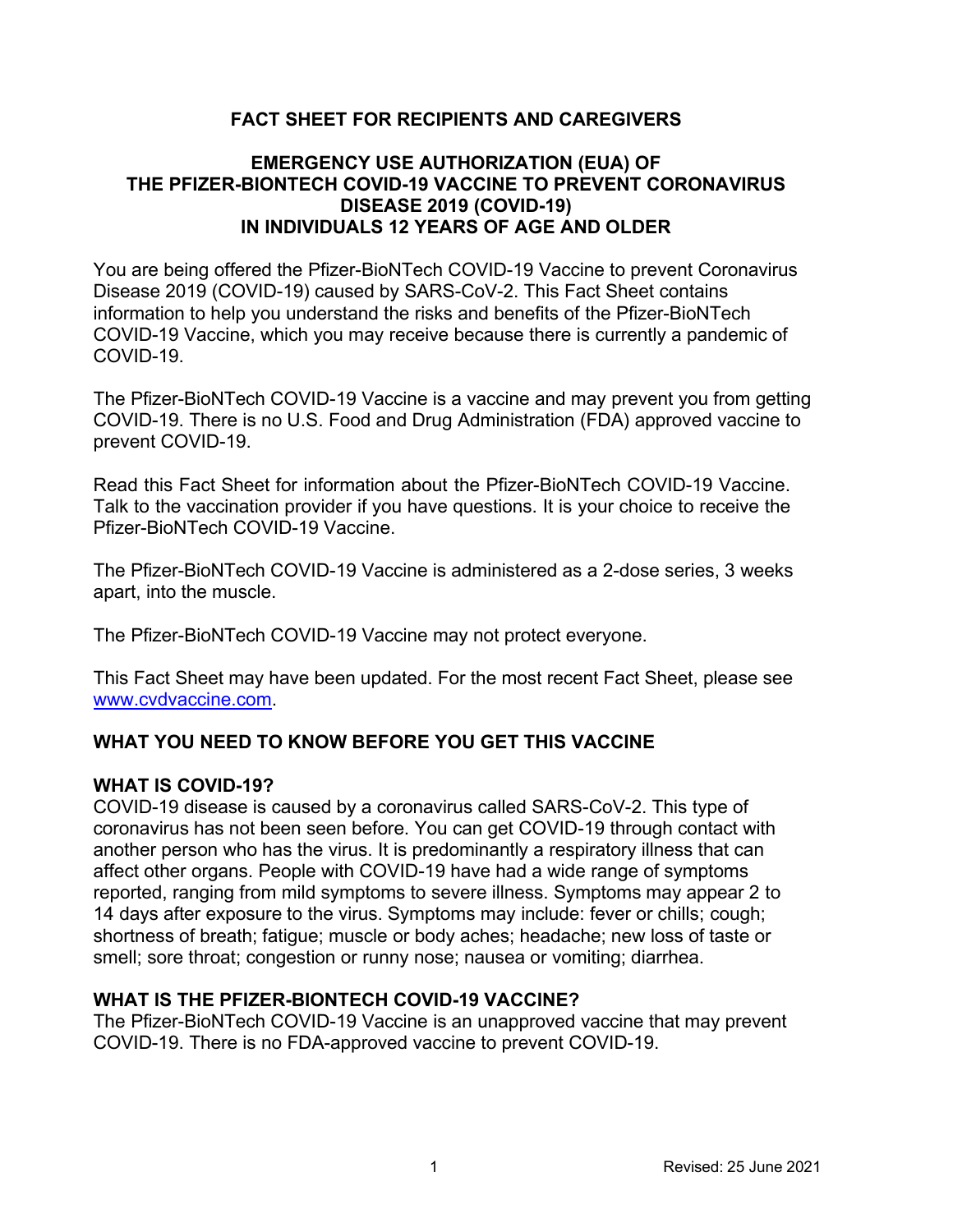The FDA has authorized the emergency use of the Pfizer-BioNTech COVID-19 Vaccine to prevent COVID-19 in individuals 12 years of age and older under an Emergency Use Authorization (EUA).

For more information on EUA, see the "**What is an Emergency Use Authorization (EUA)?**" section at the end of this Fact Sheet.

### **WHAT SHOULD YOU MENTION TO YOUR VACCINATION PROVIDER BEFORE YOU GET THE PFIZER-BIONTECH COVID-19 VACCINE?**

**Tell the vaccination provider about all of your medical conditions, including if you:**

- have any allergies
- have had myocarditis (inflammation of the heart muscle) or pericarditis (inflammation of the lining outside the heart)
- have a fever
- have a bleeding disorder or are on a blood thinner
- are immunocompromised or are on a medicine that affects your immune system
- are pregnant or plan to become pregnant
- are breastfeeding
- have received another COVID-19 vaccine
- have ever fainted in association with an injection

# **WHO SHOULD GET THE PFIZER-BIONTECH COVID-19 VACCINE?**

FDA has authorized the emergency use of the Pfizer-BioNTech COVID-19 Vaccine in individuals 12 years of age and older.

# **WHO SHOULD NOT GET THE PFIZER-BIONTECH COVID-19 VACCINE?**

You should not get the Pfizer-BioNTech COVID-19 Vaccine if you:

- had a severe allergic reaction after a previous dose of this vaccine
- had a severe allergic reaction to any ingredient of this vaccine.

# **WHAT ARE THE INGREDIENTS IN THE PFIZER-BIONTECH COVID-19 VACCINE?**

The Pfizer-BioNTech COVID-19 Vaccine includes the following ingredients: mRNA, lipids ((4-hydroxybutyl)azanediyl)bis(hexane-6,1-diyl)bis(2-hexyldecanoate), 2 [(polyethylene glycol)-2000]-N,N-ditetradecylacetamide, 1,2-Distearoyl-sn-glycero-3 phosphocholine, and cholesterol), potassium chloride, monobasic potassium phosphate, sodium chloride, dibasic sodium phosphate dihydrate, and sucrose.

#### **HOW IS THE PFIZER-BIONTECH COVID-19 VACCINE GIVEN?**

The Pfizer-BioNTech COVID-19 Vaccine will be given to you as an injection into the muscle.

The Pfizer-BioNTech COVID-19 Vaccine vaccination series is 2 doses given 3 weeks apart.

If you receive one dose of the Pfizer-BioNTech COVID-19 Vaccine, you should receive a second dose of this same vaccine 3 weeks later to complete the vaccination series.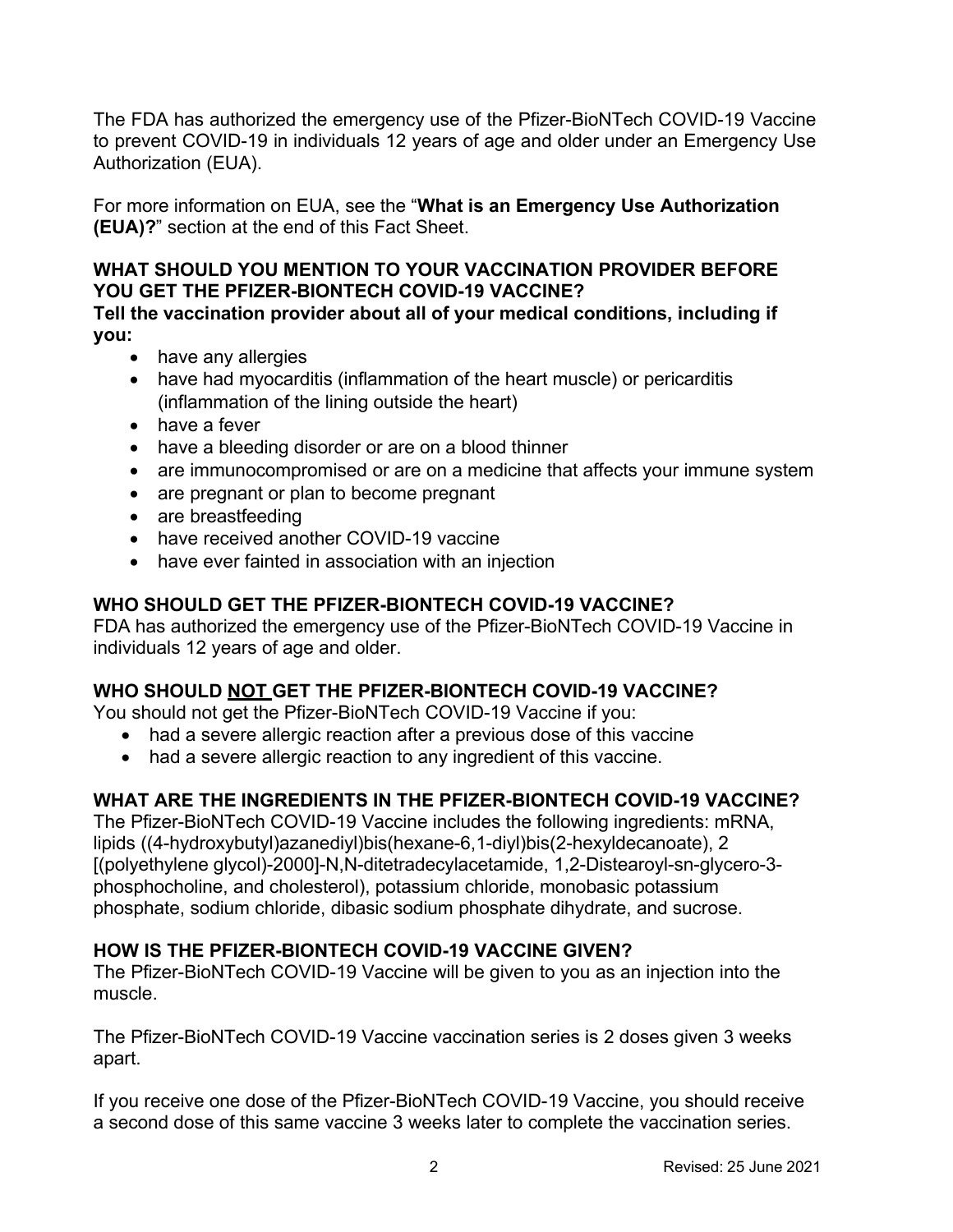# **HAS THE PFIZER-BIONTECH COVID-19 VACCINE BEEN USED BEFORE?**

The Pfizer-BioNTech COVID-19 Vaccine is an unapproved vaccine. In clinical trials, approximately 23,000 individuals 12 years of age and older have received at least 1 dose of the Pfizer-BioNTech COVID-19 Vaccine.

### **WHAT ARE THE BENEFITS OF THE PFIZER-BIONTECH COVID-19 VACCINE?**

In an ongoing clinical trial, the Pfizer-BioNTech COVID-19 Vaccine has been shown to prevent COVID-19 following 2 doses given 3 weeks apart. The duration of protection against COVID-19 is currently unknown.

#### **WHAT ARE THE RISKS OF THE PFIZER-BIONTECH COVID-19 VACCINE?**

There is a remote chance that the Pfizer-BioNTech COVID-19 Vaccine could cause a severe allergic reaction. A severe allergic reaction would usually occur within a few minutes to one hour after getting a dose of the Pfizer-BioNTech COVID-19 Vaccine. For this reason, your vaccination provider may ask you to stay at the place where you received your vaccine for monitoring after vaccination. Signs of a severe allergic reaction can include:

- Difficulty breathing
- Swelling of your face and throat
- A fast heartbeat
- A bad rash all over your body
- Dizziness and weakness

Myocarditis (inflammation of the heart muscle) and pericarditis (inflammation of the lining outside the heart) have occurred in some people who have received the Pfizer-BioNTech COVID-19 Vaccine. In most of these people, symptoms began within a few days following receipt of the second dose of the Pfizer-BioNTech COVID-19 Vaccine. The chance of having this occur is very low. You should seek medical attention right away if you have any of the following symptoms after receiving the Pfizer-BioNTech COVID-19 Vaccine:

- Chest pain
- Shortness of breath
- Feelings of having a fast-beating, fluttering, or pounding heart.

Side effects that have been reported with the Pfizer-BioNTech COVID-19 Vaccine include:

- severe allergic reactions
- non-severe allergic reactions such as rash, itching, hives, or swelling of the face
- myocarditis (inflammation of the heart muscle)
- pericarditis (inflammation of the lining outside the heart)
- injection site pain
- tiredness
- headache
- muscle pain
- chills
- joint pain
- fever
- injection site swelling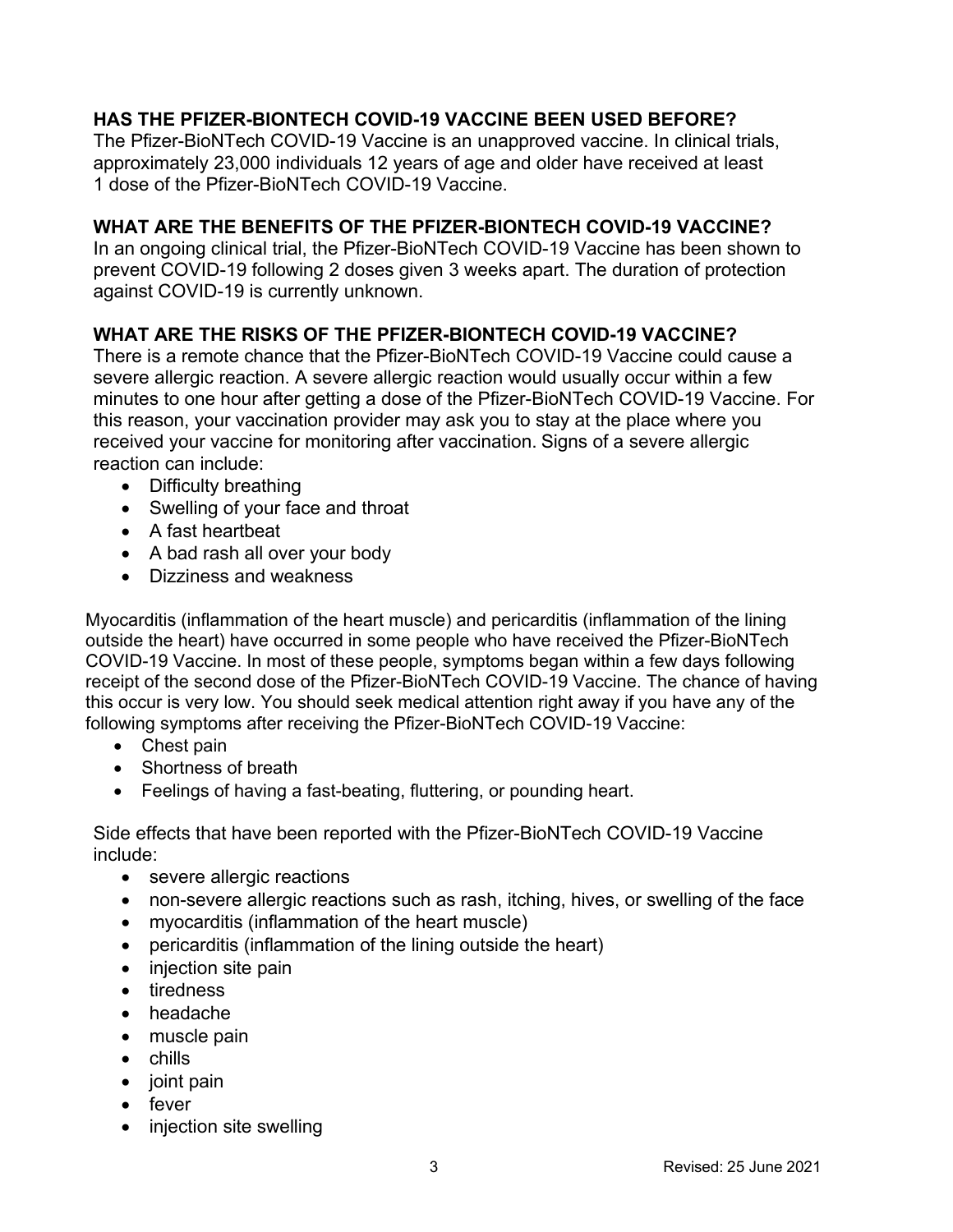- injection site redness
- nausea
- feeling unwell
- swollen lymph nodes (lymphadenopathy)
- diarrhea
- vomiting
- arm pain

These may not be all the possible side effects of the Pfizer-BioNTech COVID-19 Vaccine. Serious and unexpected side effects may occur. Pfizer-BioNTech COVID-19 Vaccine is still being studied in clinical trials.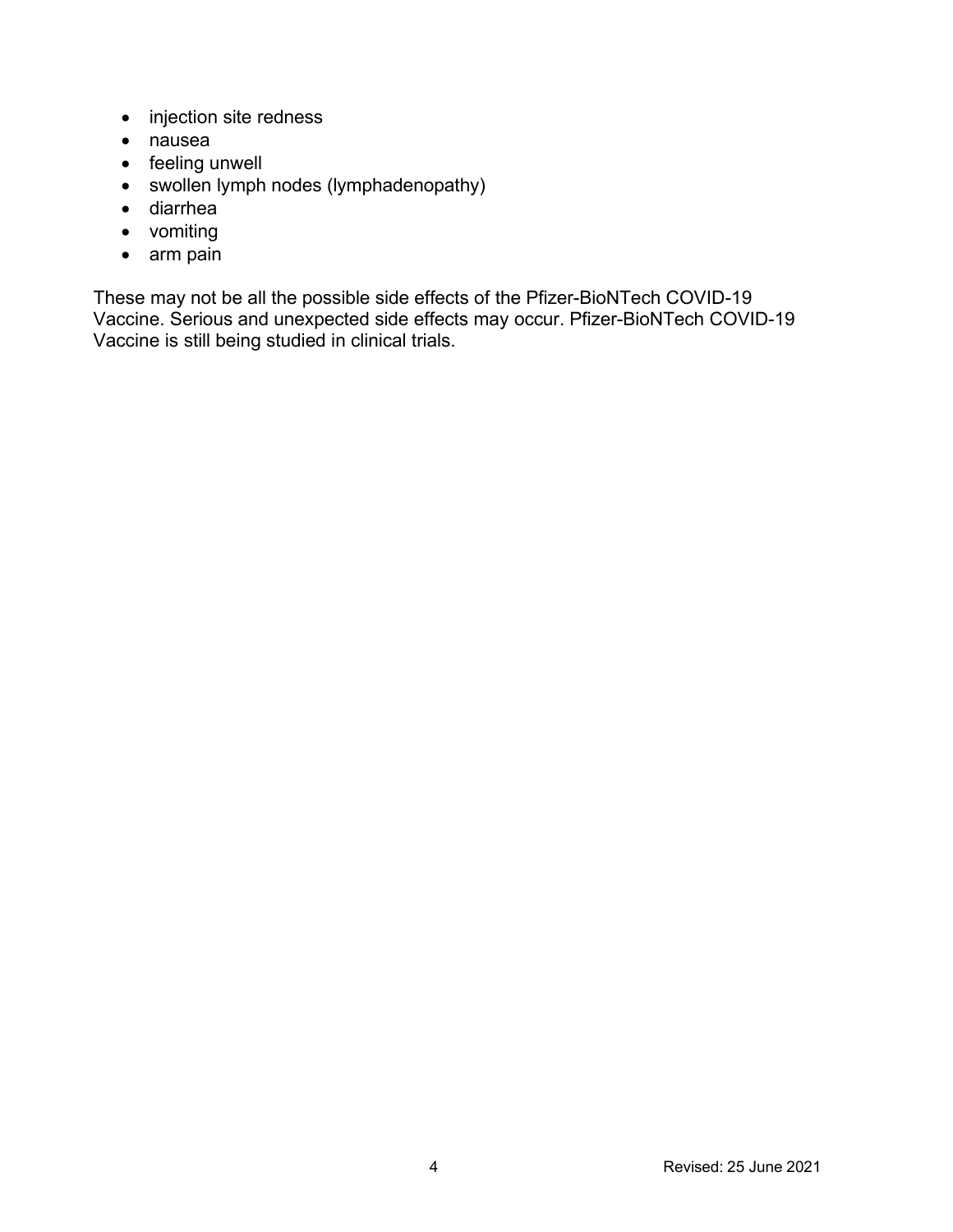### **WHAT SHOULD I DO ABOUT SIDE EFFECTS?**

If you experience a severe allergic reaction, call 9-1-1, or go to the nearest hospital.

Call the vaccination provider or your healthcare provider if you have any side effects that bother you or do not go away.

Report vaccine side effects to FDA/CDC Vaccine Adverse Event Reporting System (VAERS). The VAERS toll-free number is 1-800-822-7967 or report online to https://vaers.hhs.gov/reportevent.html. Please include "Pfizer-BioNTech COVID-19 Vaccine EUA" in the first line of box #18 of the report form.

In addition, you can report side effects to Pfizer Inc. at the contact information provided below.

| Website                       | <b>Fax number</b> | Telephone number |
|-------------------------------|-------------------|------------------|
| www.pfizersafetyreporting.com | 1-866-635-8337    | 1-800-438-1985   |

You may also be given an option to enroll in v-safe. V-safe is a new voluntary smartphone-based tool that uses text messaging and web surveys to check in with people who have been vaccinated to identify potential side effects after COVID-19 vaccination. V-safe asks questions that help CDC monitor the safety of COVID-19 vaccines. V-safe also provides second-dose reminders if needed and live telephone follow-up by CDC if participants report a significant health impact following COVID-19 vaccination. For more information on how to sign up, visit: www.cdc.gov/vsafe.

#### **WHAT IF I DECIDE NOT TO GET THE PFIZER-BIONTECH COVID-19 VACCINE?**

It is your choice to receive or not receive the Pfizer-BioNTech COVID-19 Vaccine. Should you decide not to receive it, it will not change your standard medical care.

#### **ARE OTHER CHOICES AVAILABLE FOR PREVENTING COVID-19 BESIDES PFIZER-BIONTECH COVID-19 VACCINE?**

Currently, there is no approved alternative vaccine available for prevention of COVID-19. Other vaccines to prevent COVID-19 may be available under Emergency Use Authorization.

#### **CAN I RECEIVE THE PFIZER-BIONTECH COVID-19 VACCINE WITH OTHER VACCINES?**

There is no information on the use of the Pfizer-BioNTech COVID-19 Vaccine with other vaccines.

#### **WHAT IF I AM PREGNANT OR BREASTFEEDING?**

If you are pregnant or breastfeeding, discuss your options with your healthcare provider.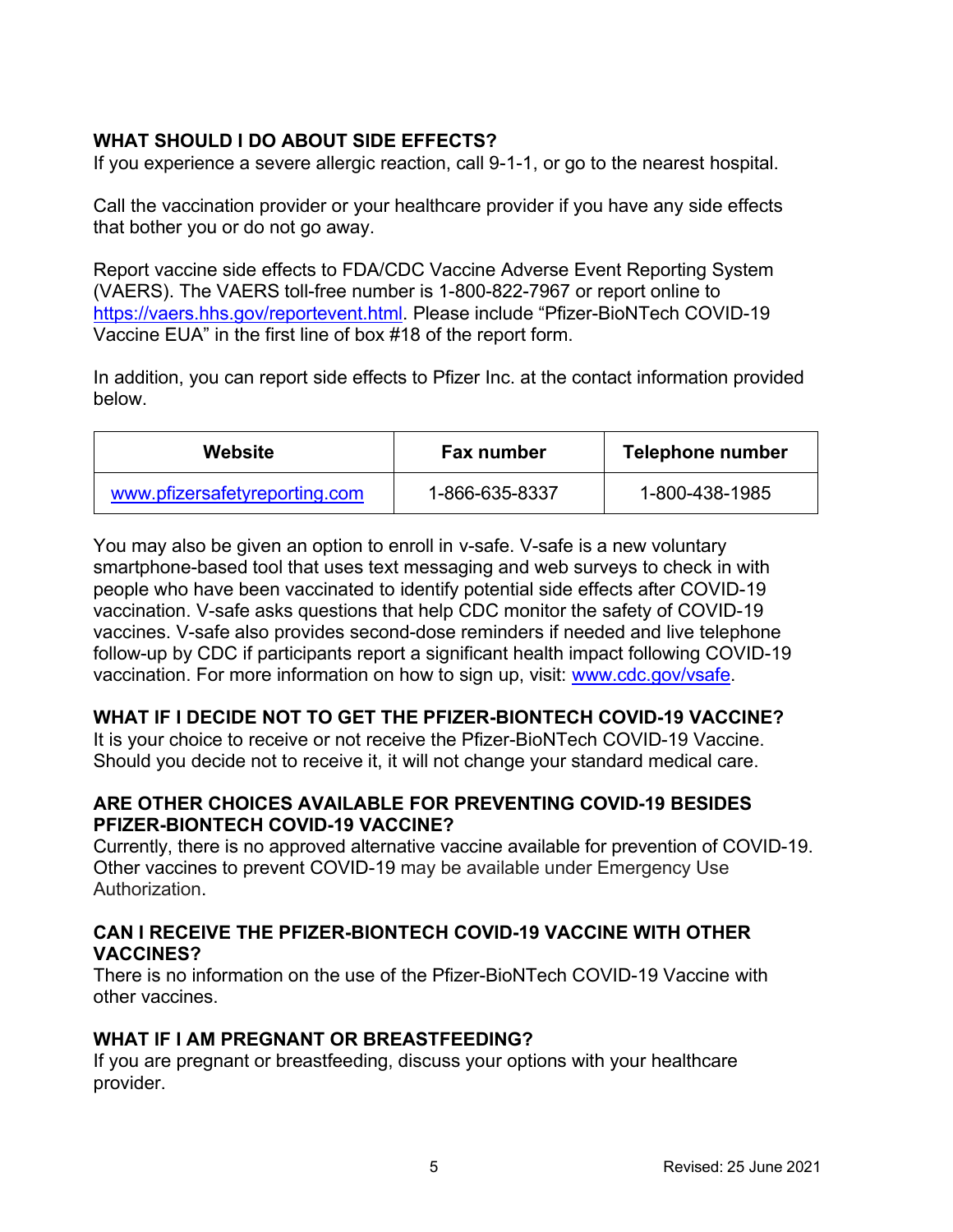# **WILL THE PFIZER-BIONTECH COVID-19 VACCINE GIVE ME COVID-19?**

No. The Pfizer-BioNTech COVID-19 Vaccine does not contain SARS-CoV-2 and cannot give you COVID-19.

### **KEEP YOUR VACCINATION CARD**

When you get your first dose, you will get a vaccination card to show you when to return for your second dose of Pfizer-BioNTech COVID-19 Vaccine. Remember to bring your card when you return.

### **ADDITIONAL INFORMATION**

If you have questions, visit the website or call the telephone number provided below.

To access the most recent Fact Sheets, please scan the QR code provided below.

| <b>Global website</b> | <b>Telephone number</b>              |
|-----------------------|--------------------------------------|
| www.cvdvaccine.com    |                                      |
|                       | 1-877-829-2619<br>$(1-877-VAX-CO19)$ |

### **HOW CAN I LEARN MORE?**

- Ask the vaccination provider.
- Visit CDC at https://www.cdc.gov/coronavirus/2019-ncov/index.html.
- Visit FDA at https://www.fda.gov/emergency-preparedness-and-response/mcmlegal-regulatory-and-policy-framework/emergency-use-authorization.
- Contact your local or state public health department.

# **WHERE WILL MY VACCINATION INFORMATION BE RECORDED?**

The vaccination provider may include your vaccination information in your state/local jurisdiction's Immunization Information System (IIS) or other designated system. This will ensure that you receive the same vaccine when you return for the second dose. For more information about IISs visit: https://www.cdc.gov/vaccines/programs/iis/about.html.

#### **CAN I BE CHARGED AN ADMINISTRATION FEE FOR RECEIPT OF THE COVID-19 VACCINE?**

No. At this time, the provider cannot charge you for a vaccine dose and you cannot be charged an out-of-pocket vaccine administration fee or any other fee if only receiving a COVID-19 vaccination. However, vaccination providers may seek appropriate reimbursement from a program or plan that covers COVID-19 vaccine administration fees for the vaccine recipient (private insurance, Medicare, Medicaid, Health Resources & Services Administration [HRSA] COVID-19 Uninsured Program for noninsured recipients).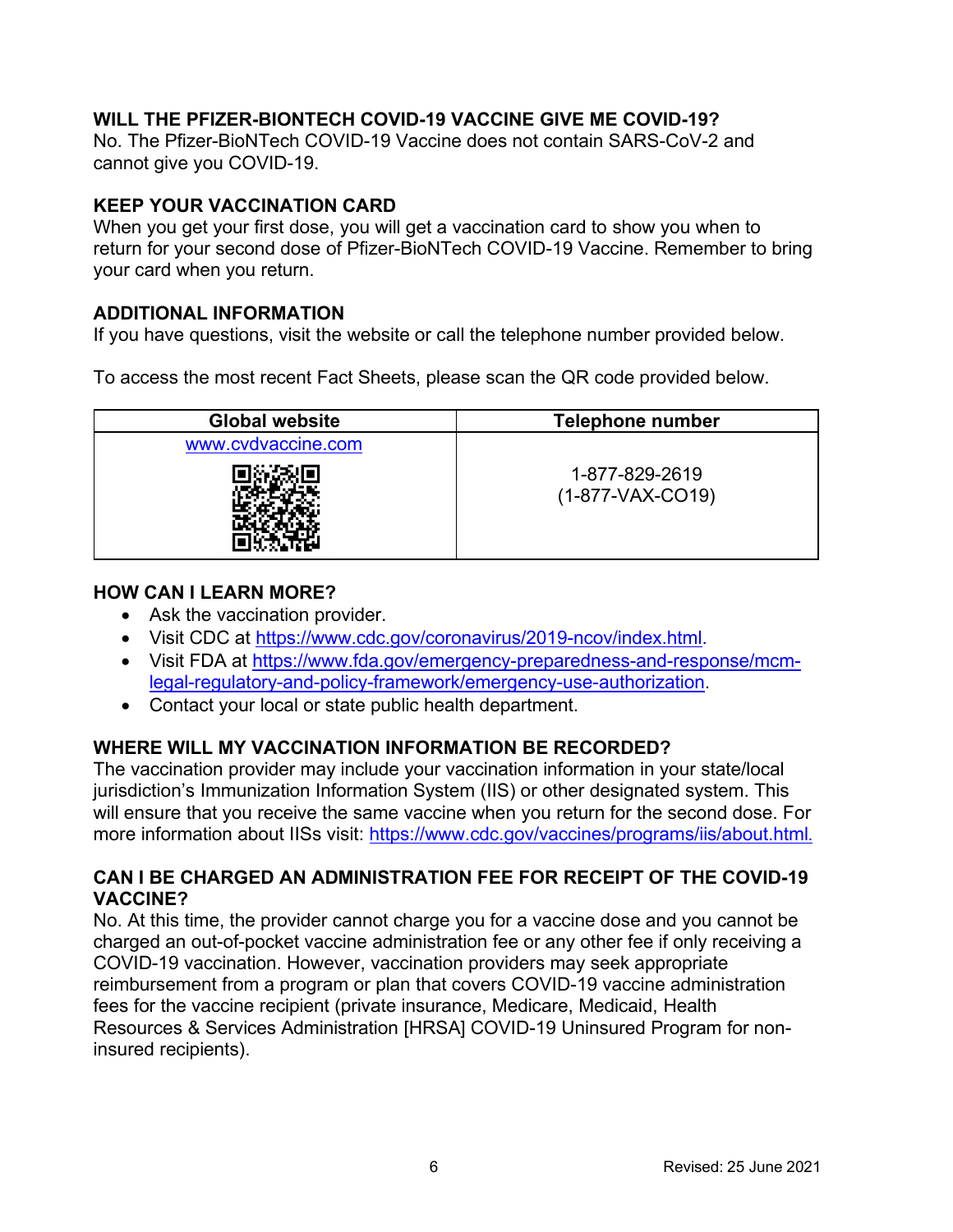# **WHERE CAN I REPORT CASES OF SUSPECTED FRAUD?**

Individuals becoming aware of any potential violations of the CDC COVID-19 Vaccination Program requirements are encouraged to report them to the Office of the Inspector General, U.S. Department of Health and Human Services, at 1-800-HHS-TIPS or https://TIPS.HHS.GOV.

### **WHAT IS THE COUNTERMEASURES INJURY COMPENSATION PROGRAM?**

The Countermeasures Injury Compensation Program (CICP) is a federal program that may help pay for costs of medical care and other specific expenses of certain people who have been seriously injured by certain medicines or vaccines, including this vaccine. Generally, a claim must be submitted to the CICP within one (1) year from the date of receiving the vaccine. To learn more about this program, visit www.hrsa.gov/cicp/ or call 1-855-266-2427.

### **WHAT IS AN EMERGENCY USE AUTHORIZATION (EUA)?**

The United States FDA has made the Pfizer-BioNTech COVID-19 Vaccine available under an emergency access mechanism called an EUA. The EUA is supported by a Secretary of Health and Human Services (HHS) declaration that circumstances exist to justify the emergency use of drugs and biological products during the COVID-19 pandemic.

The Pfizer-BioNTech COVID-19 Vaccine has not undergone the same type of review as an FDA-approved or cleared product. FDA may issue an EUA when certain criteria are met, which includes that there are no adequate, approved, available alternatives. In addition, the FDA decision is based on the totality of scientific evidence available showing that the product may be effective to prevent COVID-19 during the COVID-19 pandemic and that the known and potential benefits of the product outweigh the known and potential risks of the product. All of these criteria must be met to allow for the product to be used in the treatment of patients during the COVID-19 pandemic.

The EUA for the Pfizer-BioNTech COVID-19 Vaccine is in effect for the duration of the COVID-19 EUA declaration justifying emergency use of these products, unless terminated or revoked (after which the products may no longer be used).